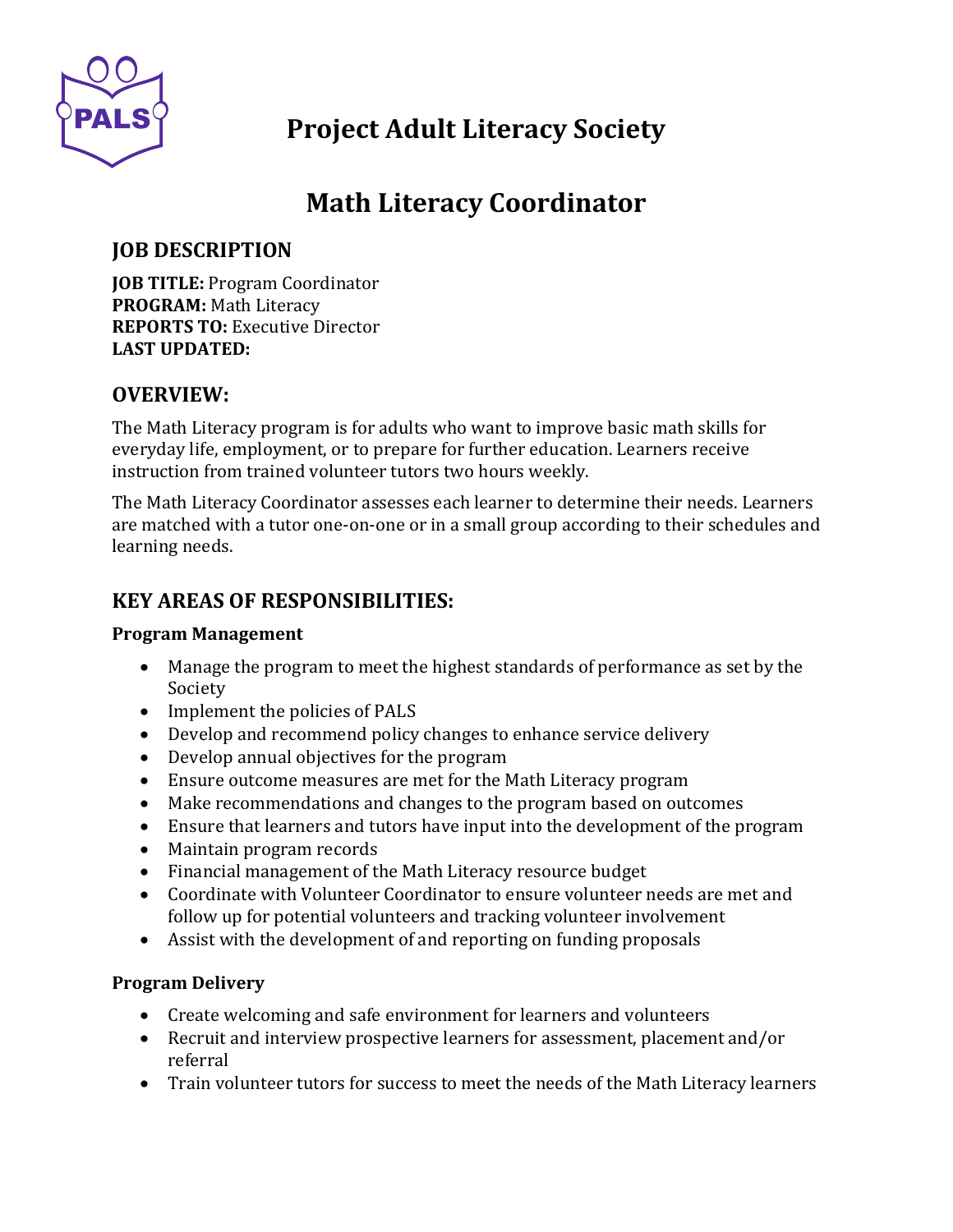- Match tutors and learners and monitor the matches to ensure successful experiences
- Provide support to the match and be a resource person for tutors and learners
- Order materials that meet the needs of the learners and tutors
- Encourage learners and volunteers to engage with the organization and team
- Be knowledgeable of all materials available to tutors and learners
- Maintain library files and accounts receivable for learning materials
- Annual inventory of learning materials

#### **Community Engagement**

- Liaise with organizations with similar goals at the local and provincial level
- Liaise with organizations to promote the recruitment of learners and volunteers
- Present a professional image of PALS in all public relations activities and promote the society in the community
- Support and participate in fundraising activities

#### **Other Responsibilities**

- Attend and participate in staff meetings
- Other duties as assigned in a consultation process with the Executive Director

# **QUALIFICATIONS:**

**Education:** Post-secondary education in Education or Human Services is preferred

#### **Skills and abilities:**

- Adaptable and flexible to changing needs and funding requirements
- Collaborative approach in working with colleagues, volunteers, and learners
- Strong communication skills including written skills for report writing
- Ability to be a creative problem solver
- Generate and implement new ideas and opportunities
- Strong organizational and prioritization skills to manage diverse responsibilities
- Demonstrated skills and abilities in conflict management
- Ability to work with people from diverse backgrounds and experiences
- Ability to be a good active listener
- Empathetic and understanding of ever-changing needs of individuals
- Excellent problem solving skills and understanding of math to a high school level

#### **Experience:**

- Experience working with adult learners
- Experience with numeracy and adult math education and implementing effective adult education strategies
- Experience overseeing and supervising volunteers
- Experience with current productivity tools such as Microsoft Office and SharePoint